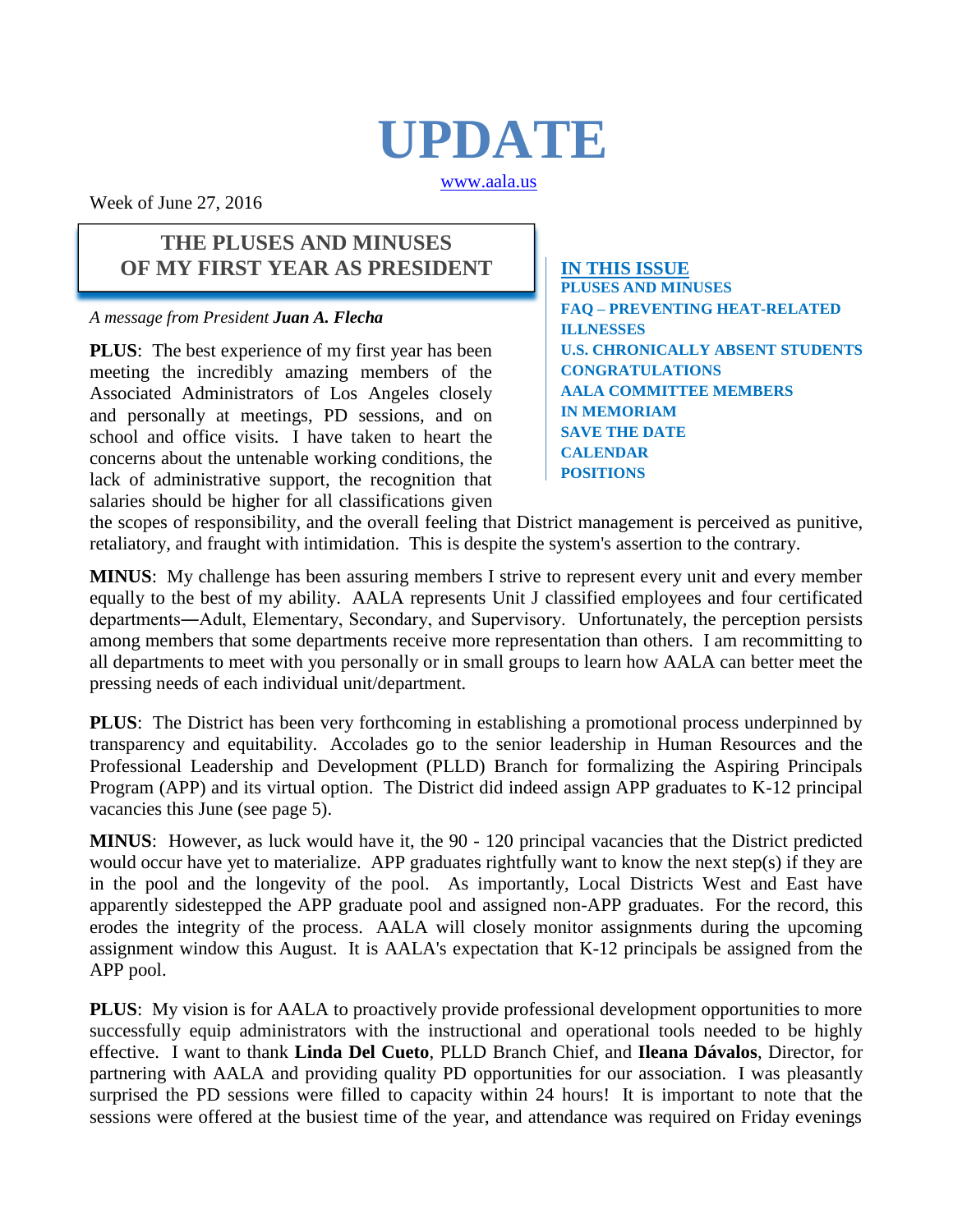# *PLUS/MINUS (Cont.)*

and all day Saturday. As importantly, **Dr. Marco Nava**, Administrative Coordinator, was instrumental in providing "Sunday School" sessions at the Museum of Tolerance (MOT). This opportunity was in collaboration with ACSA, PLLD, and AALA. OMA members appreciated being given the opportunity to participate in the MOT session, as meaningful learning experiences are rarely tailored to meet their unique needs.

**MINUS**: The challenge now is how to effectively continue offering these robust opportunities going forward on a regular basis. Moreover, what mechanisms can be created for participants to learn from each other and share their experiences and promising practices? It is just as important to strengthen the operational knowledge of our members to avoid potential pitfalls and possible discipline. The sessions have to be designed with adult learning theory in mind, based on case studies, and interactive in nature. The consensus seems to be "death by PowerPoint" and talking to administrators ad nauseam is ineffective. I invite the District to partner with me on this endeavor. Administrators will welcome the opportunity to learn in a low-affective filter environment where they can problem solve and cothink solutions to the real issues they confront every day.

**PLUS**: As President, it is rewarding to "carry-the-water" for concerned members. I embraced the challenge of merging the Assistant Principal, Elementary and the Assistant Principal, Elementary Instructional Specialist into one class. Despite some vocal opposition from a handful of individuals, the consensus is that it is the right thing to do! Many principals were going to benefit by receiving more consistent administrative support while giving APEISs a more rounded administrative experience which will increase their promotional opportunities.

**MINUS**: The District seems disorganized for effort and urgently needs to eradicate the current silo approach. Here is what I know since publishing the *Update* on Friday, June 17, 2016: I met with Superintendent **Michelle King** and **Alma Peña Sánchez**, Chief of Staff, on Monday, June 20, 2016, at 12:00 p.m. Ms. King gave me the impression the merger was ON and was to be implemented in a twostep process.

I then met with Human Resources and the Division of Special Education on the same day at 2:00 p.m. I learned at this meeting, two hours later, that the merger was OFF. I mentioned this differed from my previous understanding, only two hours earlier, at the meeting with Ms. King. You could hear a pin drop when I surfaced this, and I do not recollect ever receiving a direct answer. I once again invited Human Resources to write an article for the *Update* as members are clamoring for a response. I mentioned the deadline to submit an article was the close of business on Tuesday, June 21, 2016. Needless to say, no article was forthcoming. On Wednesday, June 22, 2016, I reported to Beaudry for Unit J negotiations. A very important office requested a sidebar to discuss the upcoming meeting with AALA regarding the evaluation of Assistant Principals for the 2016 school year. I mentioned the merger was OFF. From the body language, I was able to ascertain that maybe it IS and maybe it IS NOT. AALA still knows nothing for certain as of this publication!

**PLUS**: I want to thank the District's senior leadership and most Board Members for their willingness to meet with me and AALA team members on a consistent basis. I have experienced an open door policy and accessibility when wanting to share "voices from the field*.*" In some circumstances, the District has been responsive, concerned, and has taken appropriate action to redress slights.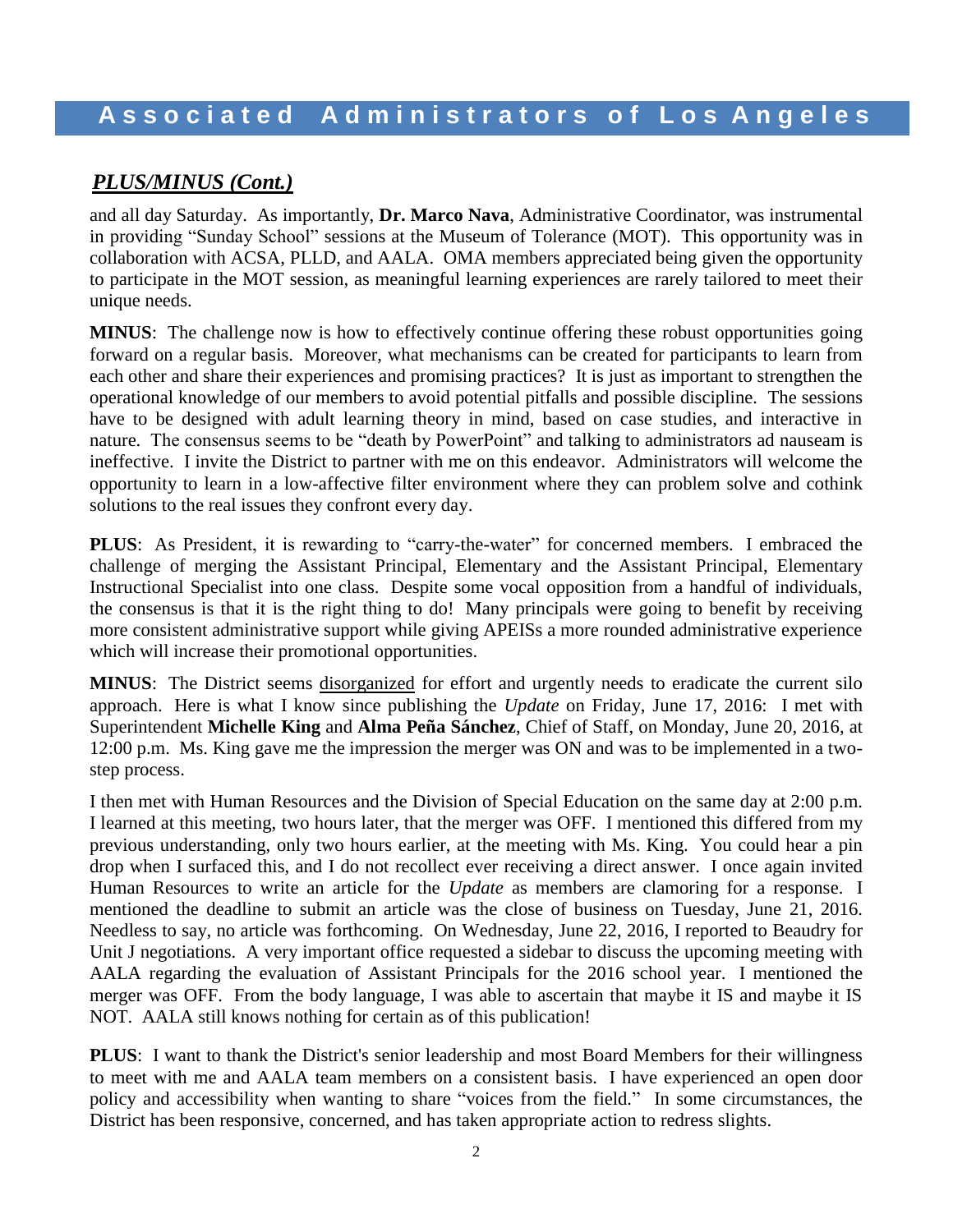# *PLUS/MINUS (Cont.)*

**MINUS**: Upon reflection, the District overall has not been as responsive as could be, and has failed to follow-up on more than one occasion. I once again invite the District to *walk the talk* and demonstrate professional courage on behalf of the administrators it so espouses to be indispensable and the best in the nation. As an example, I attended the entire Board of Education meeting on Tuesday, June 21, 2016. Public speaker after public speaker took pot shots at administrators for myriad perceived reasons as to why something was or was not done. Not one official said, "I am surprised by your experience. We have the upmost confidence in our employees." Remaining completely silent on the matter left me with the sense the District does not support administrators and indeed, hangs them out to dry. I can only hope the administrators who were named did not subsequently receive accusatory phone calls as to why so and so parent said such and such at a televised Board meeting!

Moreover, professional courage needs to be reflected in actions and not words. The budget approved by the Board of Education does not adequately provide administrative support to schools. The District will find it challenging to increase enrollment without significantly beefing up the administrative ranks. Families need to know there is sufficient administrative support to ensure school safety and a sound and well-monitored instructional program. This is less than achievable with the present administrative norms. It is for this reason that AALA administrators are **DYING** on the vine and experiencing virtual exhaustion every day of their assignment. Now is the time to no longer ask for "blood from a turnip." **Furthermore, AALA is still awaiting the additional administrators it successfully negotiated with the District for the 2016 school year.**

In closing, I have one simple request of every A Basis employee in the District. Please do not email E and B Basis administrators once their assignments end this June and before they commence again in July and August. E and B basis administrators need to rest, recharge, rejuvenate, and revitalize themselves for 2016-17 school year. There is no greater killjoy than to check your emails during unassigned time and see multiple requests and demands made while you are on break! I recommend if the District thinks business matters cannot wait until your return, then E and B basis administrators need to be converted to A Basis forthwith! Otherwise, let them be and let them rest!

# **HEALTH BENEFITS FAQ—** *PREVENTING HEAT-RELATED ILLNESSES*

#### **What happens to the body as a result of exposure to extreme heat?**

We normally cool down by sweating. But sometimes, sweating just is not enough, and our body's temperature control system becomes overburdened, causing our temperature to rise rapidly. Heatrelated conditions include heat rash, heat cramps, heat exhaustion, and heatstroke―a life-threatening illness.

#### **What are the symptoms of heat illnesses?**

- **Heat rash**: Clusters of red bumps on skin, often appearing on neck, upper chest, and folds of skin
- **Heat cramps**: Muscle spasms and pain, usually in abdomen, arms, or legs
- **Heat exhaustion**: Heavy sweating, clammy skin, light-headedness, fast/weak pulse, headache, nausea/vomiting, and other symptoms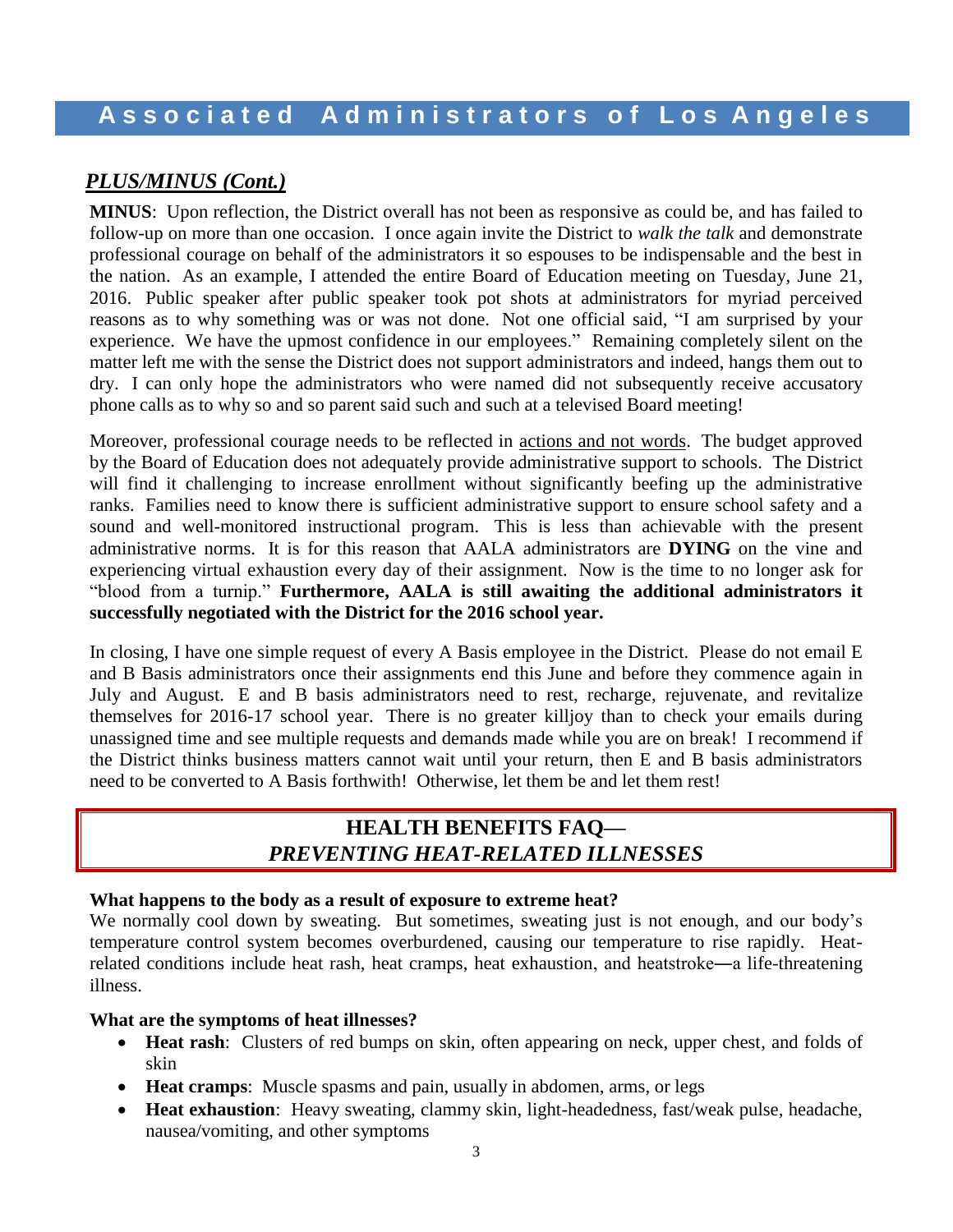### *FAQ (Cont.)*

• Heatstroke: A life-threatening illness—hot, red or dry skin with body temperature above 103° F, rapid, strong pulse, dizziness, fainting, and confusion. Heatstroke can cause death or permanent disability if emergency treatment is not received. Call 911 if you or someone you know has these symptoms.

#### **Who is at greatest risk for a heat-related illness?**

Those at greatest risk for a heat-related illness include infants and children up to four years of age, people over 65 years of age, those who are overweight, and those who are ill or on certain medications.

#### **What symptoms would trigger the need to obtain medical help?**

- Skin that feels hot and dry, but not sweaty
- Confusion or loss of consciousness
- Frequent vomiting
- Shortness of breath or trouble breathing

#### **What are some ways to reduce the risk of a heat-related illness during extreme hot weather?**

Remember to keep cool and use common sense. Tips include:

- Stay indoors and, if possible, in an air-conditioned place. If you do not have air conditioning, go to the shopping mall or public library―even a few hours spent in air conditioning can help your body stay cooler when you go back into the heat. Take a cool shower, bath, or sponge bath.
- Wear as little clothing as possible when at home.
- Slather on sunscreen when going outdoors, wear a wide-brimmed hat, or use an umbrella. Cover up with lightweight, light-colored, and loose-fitting clothing.
- Drink lots of fluids, regardless of your activity level. Do not wait until you are thirsty to drink. Drink cool, nonalcoholic beverages. (If your doctor generally limits the amount of fluid you drink or has you on water pills, ask him how much you should drink when the weather is hot.) Avoid extremely cold liquids because they can cause cramps.
- Drink fewer beverages that contain caffeine (such as tea, coffee, and soda) or alcohol.
- Avoid strenuous exercise; postpone outdoor games and activities.

#### **For additional resources:**

- [Warning Signs and Symptoms of Heat-Related Illness,](http://www.cdc.gov/extremeheat/warning.html) Centers for Disease Control and Prevention
- [Heat Illness,](https://www.nlm.nih.gov/medlineplus/heatillness.html) MedlinePlus, U.S. National Library of Medicine
- [Understanding Heat-Related Illness—the Basics,](http://www.webmd.com/first-aid/understanding-heat-related-illness-basics) WebMD

### **13% OF U.S. STUDENTS ARE CONSIDERED CHRONICALLY ABSENT**

It is a given fact that poor attendance affects achievement, graduation rates, and social-emotional growth. However, it has often been difficult to capture actual data on attendance across the country because states tend to use inconsistent measures to collect it. Most focus on unexcused absences and do not explore other reasons students miss school. However, in early June, the United States Department of Education (USDE) released data on absenteeism in the 2013-2014 school year that is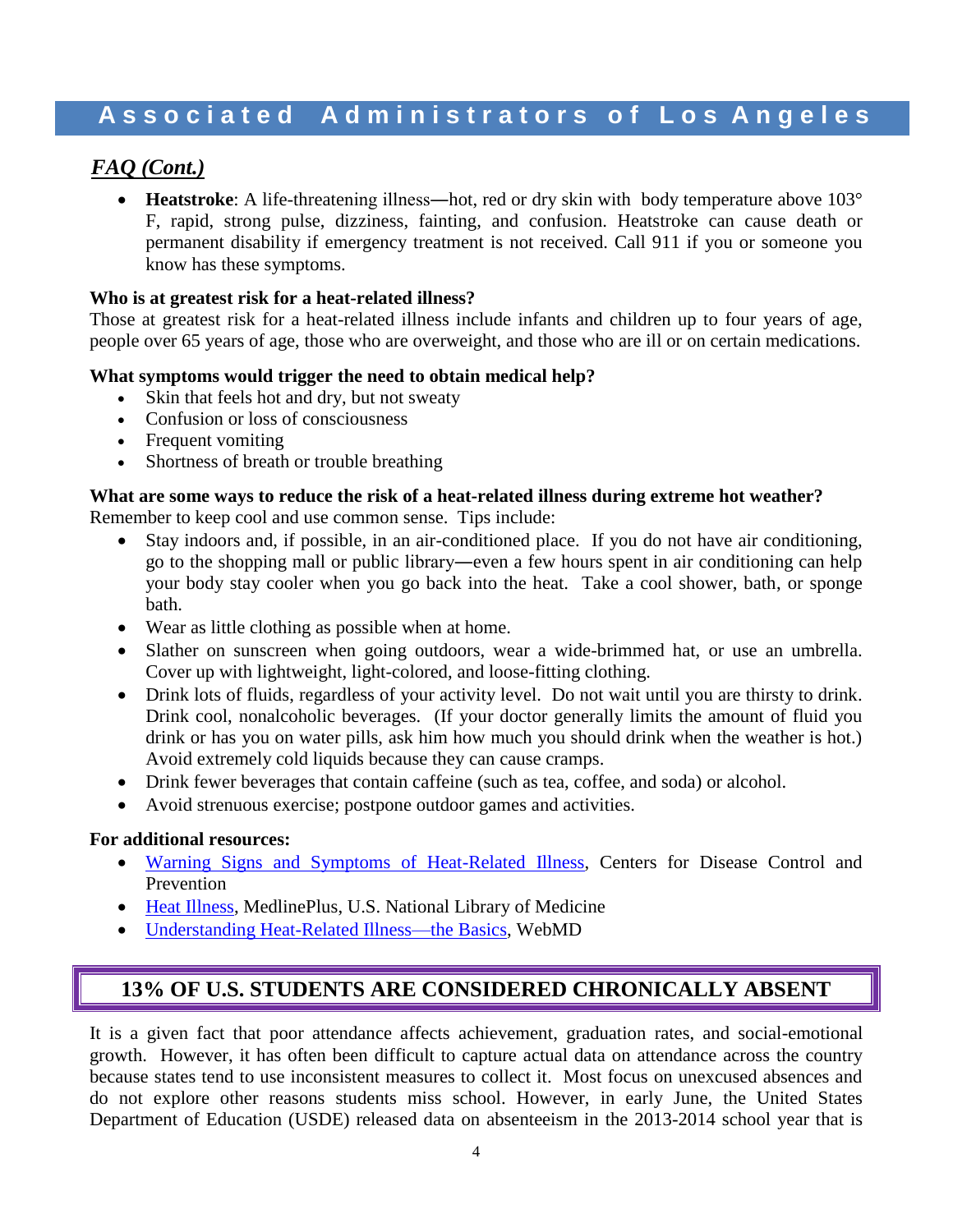### *ABSENT (Cont.)*

more encompassing. This is the first of its kind from the Department and the data show that more than 6 million students missed at least 15 days during that school year due to a variety of reasons―excused absences, unexcused, truancy, suspensions, illnesses, and family issues. "Chronic absenteeism is a national problem," U.S. Secretary of Education **John B. King Jr.** said in a statement. "Frequent absences from school can be devastating to a child's education. Missing school leads to low academic achievement and triggers dropouts. Millions of young people are missing opportunities in postsecondary education, good careers, and a chance to experience the American dream."

An analysis by Attendance Works, a national and state initiative sponsored by the Child and Family Policy Center in Iowa that promotes better school attendance policies and practices, found that students with poor attendance in the month (missing 3 or more days) before taking the 2013 National Assessment of Educational Progress scored significantly lower on the test than their peers who had no absences in that time frame. These students scored one to two years below their peers (with better attendance) in every grade, every state, and in every ethnic group.

Some key findings that resulted from the data study:

- More than 6.5 million of the country's students (K-12) are chronically absent from school, about 13%; more than 18% of students in high school miss at least 15 days or more of school.
- Nearly 500 school districts had 30% of their students amass more than three weeks of absences.
- Detroit City School District had the highest rate of chronic absenteeism, with nearly 58% of its students being absent more than 15 days during the year.
- Older students are absent more often  $-19\%$  of high school students vs. 12% of middle school students.
- Students with disabilities had higher rates of absence than their peers without disabilities and they were more likely to be suspended.
- Native American students have the highest rates of absence.
- Out-of-school suspensions decreased by nearly 20% from 2012-2013.
- Black students are suspended four times more than white students and nearly twice as likely to be expelled at all levels, K-12.
- EL students and those with disabilities are suspended more often than other students.

The breakdown of students who missed more than 15 school days per year is as follows:

| Overall  | $13.1\%$ | <i>Biracial</i>        | 15.6%    |
|----------|----------|------------------------|----------|
| Asian    | 6.9%     | <b>Black</b>           | $16.4\%$ |
| White    | 12.2%    | Pacific Islander       | 21.1%    |
| Hispanic | 13.3%    | <i>Native American</i> | 22.2%    |

The Every Student Succeeds Act (ESSA) requires states to annually report on chronic absenteeism and adopt accountability systems that address school climate, which includes attendance data. The USDE has introduced a new interactive website, **[Every Student, Every Day National Conference](http://www2.ed.gov/about/inits/ed/chronicabsenteeism/index.html)**, which *aims to support states, local school districts, schools, and communities in their work to develop effective chronic absenteeism policy and practice; showcase how schools can address the root causes of the problem; and strengthen the collaborative capacity of multi-agency early warning systems to link students to necessary interventions, programs, and preventative services*. While some call chronic absenteeism a national crisis*,* the website stresses that it is a solvable problem.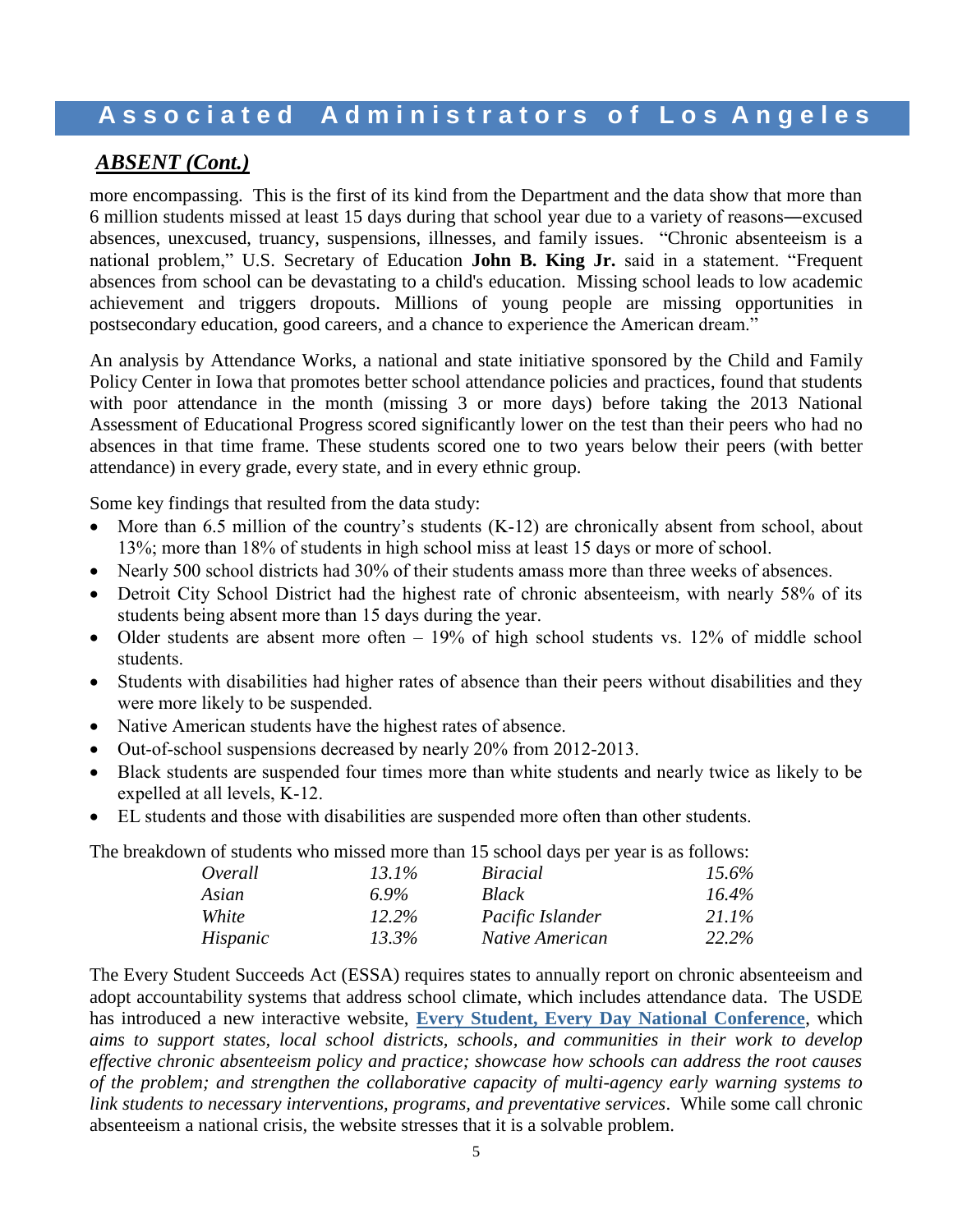Congratulations

 $\Diamond$  Congratulations to Maintenance and Operations Branch of Facilities Services Division for reducing the number of service calls for air conditioning units from 2,600 during last September's heat wave to only 108 on Monday, June 20, 2016, when temperatures reached 109° in some of the valley areas. Technicians worked overtime during the weekend in anticipation of the high temperatures and continue to do so this week as elementary and middle school summer



session begins. They have done a phenomenal job and we appreciate the leadership of our Unit J members!

 $\Diamond$  We also extend congratulations to the graduates of the Aspiring Principal Program (APP) who have been appointed as principals for the 2016-2017 school year. Their names and new sites are listed below:

| <b>Travis Brandy</b>    |
|-------------------------|
| <b>Eduardo Carrillo</b> |
| <b>William Downing</b>  |
| <b>Omar Malaszczuk</b>  |
| <b>Jessica Niessen</b>  |
| <b>David Ocampo</b>     |
| <b>Rachel Saldana</b>   |
| <b>Lashon Sanford</b>   |
| <b>Angela Tenette</b>   |
|                         |

**Incubator School Sunland ES** Lillian ES Gates ES **Mayberry ES Huntington Park ES Corona ES Compton ES Broad ES** 

# **THANKS TO AALA COMMITTEE MEMBERS 2015-2016**

This week, we are recognizing more AALA members who represented colleagues this year on AALA, LAUSD, and joint AALA/LAUSD committees, many of which required substantial time commitments. We appreciate your contributions to the functioning of the District, while making sure the needs and interests of AALA members were addressed.

#### **Interview Committee Charlotte Lerchenmuller**

**Master Program Institute Mentors Blanche Butler, Marilyn Gavin, Lewis McCammon, Patricia Nichols, Rose Rao, Julie Ronquillo**

**Local Options Oversight Committee (LOOC) Delia Estrada**

**Human Relations Commission Dr. Judy Chiasson, Jung Kim, Floyd Weldon**

**Community Advisory Committee Dr. Miranda Conston-Raoof**

**Retirement Investment Advisory Committee**

**Brad Rumble**

#### **MiSiS Committee**

**Richard Alvarez, Daniel Blank, Helene Cameron, Eric Davidson, Dr. Debbie Dillard, Dr. Saul Fernandez, Juan A. Flecha, Cynthia Headrick, Dan Isaacs, Jen Kessler, Kevin Kilpatrick, Janet Lord, Robert Pelayo, Jackie Purdy, Gary Sabia, Wynne Wong**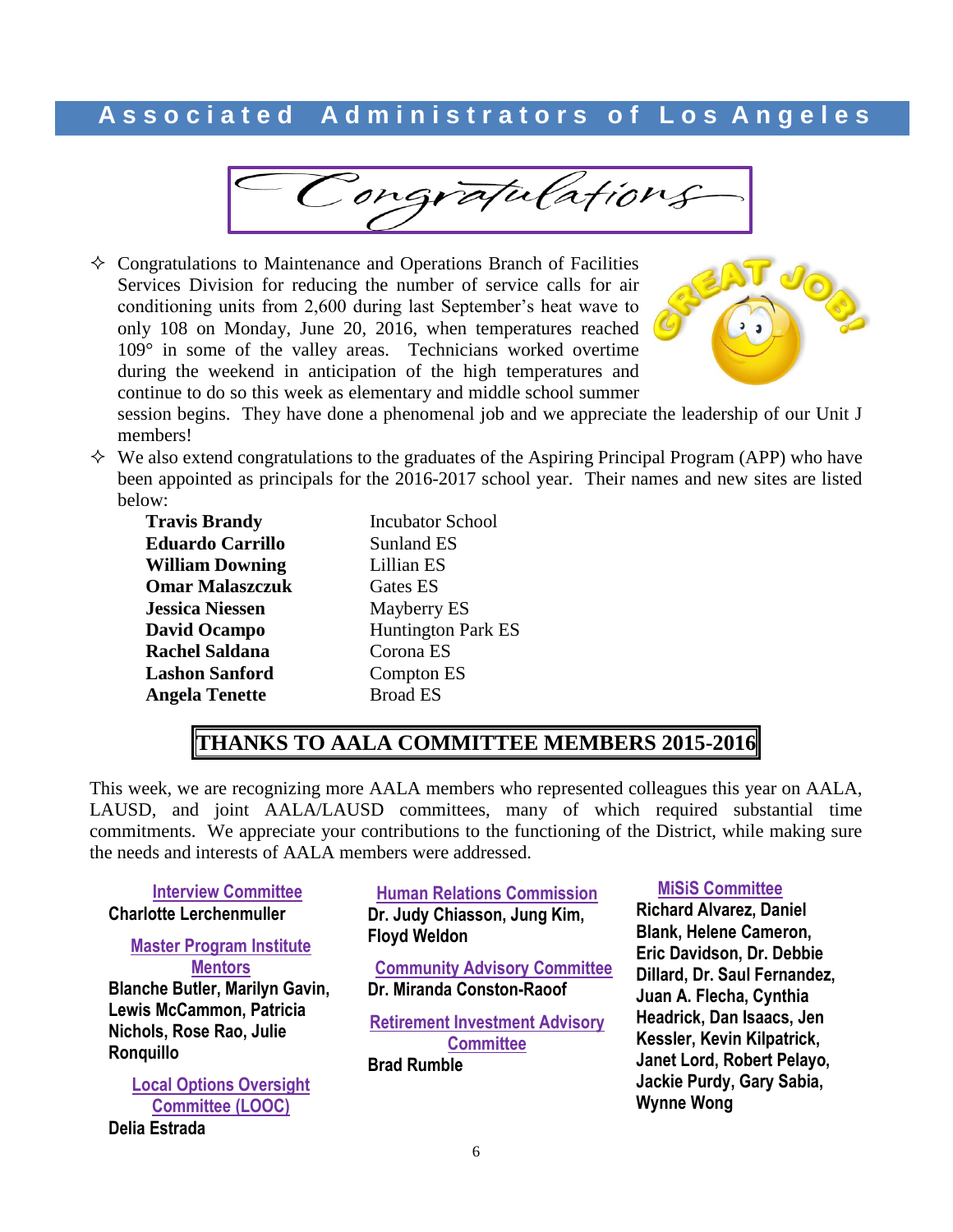# **A s s o c i a t e d A d m i n i s t r a t o r s o f L o s A n g e l e s**

#### *COMMITTEES (Cont.)*

**Instructional Technology Initiative Task Force Members Anthony Aguilar, Beth Billett, David Billett, Hon Chan, Dr. Richard Chavez, Julia Charles, Emad Elias, Catherine Estrada, Curtis Johnson, Dr. Rafael Gaeta, Yolanda Gardea, Sarah Gilman, Dr. Victor Gonzalez, David Lai, Erick Mata, Dr. Brenda Manuel, Sophia Mendoza, Dr. Christopher Ortiz, Christian Quintero, Dr. Devery Rodgers, Sal Rodriguez, Erika Solorio, Kari Tapie, Rosa Trujillo, Kenny Yau**

#### **New Principal Support Program Mentors**

**Michael Bennett, Fonna Bishop, Dr. Linda Calvo, Ivalene Cass, Joanne Doram, Art Duardo, Rosa Eshaq, Candida Fernandez, Ronald Frydman, Barbara Gee, Kathi Hannum, Kerry Harr, Dr. Robert Kladifko, Richard Lioy, Elois McGehee, Shari Moelter, Bonnie Murrow, Beth Ojena, Joanne Polite, Andreda Pruitt, Fern Somoza, Lupe Sonnie, Lonnie Wallace, Douglas Waybright, Eva Ybarra**

#### **Administrator of the Year Committee**

**Dr. Debbie Dillard, Euna Anderson, Harold Boger, Gizella Czene, Juan A. Flecha, Barbara Friedrich, John Gilbert, Dr. Victor Gonzalez, Steven Johnson, Kevin Kilpatrick, Candace Lee, Anna Elsa Madrid, Steve Martinez, Steven McCarthy, Nery Paiz, Martha Peralta, Dr. Alex Placencio, Jane Pollock, Margaret Prietto, Juan Urdiales** 



**IN MEMORIAM**

**DR. JOE LEWIS ABREGO**―A memorial service for Joe will be held on Saturday, June 25, 2016, from 1:00 p.m. – 5:00 p.m., at Custer Christiansen Mortuary, 124. S. Citrus Avenue, Covina. Please click on this link to view ITD's tribute to Dr. Abrego: [In Remembrance of Dr. Joe Abrego](http://achieve.lausd.net/site/default.aspx?PageType=3&ModuleInstanceID=30377&ViewID=7B97F7ED-8E5E-4120-848F-A8B4987D588F&RenderLoc=0&FlexDataID=36943&PageID=10985).

# **SAVE THE DATE**

The Superintendent's Annual Administrators' Meeting, *State of the Schools,* will be held on Tuesday, August 9, 2016, from 8:00 a.m. – 10:00 a.m., at Garfield High School.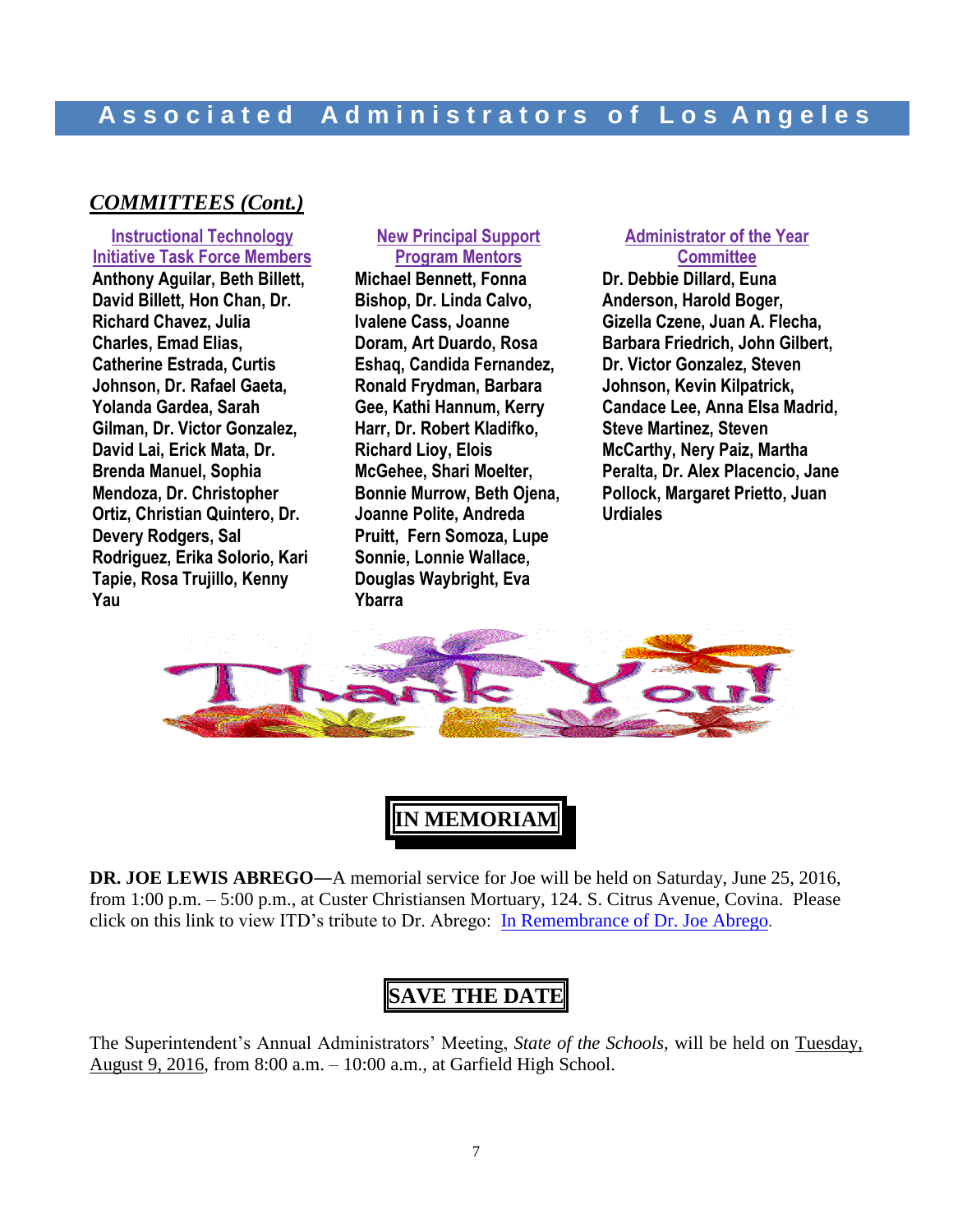# **CALENDAR**

| <b>EVENT</b>                                                                                                      | <b>DATE</b>               | <b>CONTACT</b>                         |  |
|-------------------------------------------------------------------------------------------------------------------|---------------------------|----------------------------------------|--|
| <b>JUNE IS NATIONAL LGBT AWARENESS MONTH</b>                                                                      |                           |                                        |  |
| <b>MSPO End-of-Year Meeting and</b>                                                                               | June 24, 2016             | Dr. Deborah Wiltz, 818.394.4300 or     |  |
| Luncheon at Maggiano's                                                                                            | 7:30 a.m. $-12:00$ p.m.   | dwiltz@lausd.net                       |  |
| <b>EVENT</b>                                                                                                      | <b>DATE</b>               | <b>CONTACT</b>                         |  |
| <b>Retirement Celebration for Jan Davis</b>                                                                       | June 25, 2016             | Marc Paez, mpaez2@lausd.net or         |  |
| at Culver City Courtyard Marriott                                                                                 | $11:00$ a.m. $-2:30$ p.m. | 310.914.2160                           |  |
| <b>Retirement Celebration for Evelyn</b>                                                                          | June 25, 2016             | <b>Martha Bustos, 213.745.3719</b>     |  |
| <b>Wesley</b> at Torrance DoubleTree                                                                              | 12:00 p.m. $-4:00$ p.m.   |                                        |  |
| <b>High School Summer Session and</b>                                                                             | June 27, 2016             | 213.241.7900                           |  |
| <b>ESY Begins</b>                                                                                                 |                           |                                        |  |
| <b>E</b> Basis Ends                                                                                               | June 28, 2016             |                                        |  |
| <b>Retirement Party for Cindy Paulos at</b>                                                                       | June 30, 2016             | Andrea Doran, aferjo@gmail.com or      |  |
| 6008 Damask Ave., Los Angeles                                                                                     | 6:00 p.m. $-9:00$ p.m.    | 310.876.9848                           |  |
| <b>JULY IS NATIONAL PARKS AND RECREATION AND FIREWORKS SAFETY MONTH</b>                                           |                           |                                        |  |
| <b>Independence Day</b>                                                                                           | July 4, 2016              |                                        |  |
| <b>Extended Learning Opportunity</b>                                                                              | July 15, 2016             |                                        |  |
| <b>Summer School/CORE Waiver Elem</b>                                                                             |                           |                                        |  |
| & MS Ends                                                                                                         |                           |                                        |  |
| <b>CalPERS Benefits Education Event at</b>                                                                        | July 15 - 16, 2016        | <b>Click HERE</b>                      |  |
| L.A. Hotel Downtown, 333 S. Figueroa,                                                                             |                           |                                        |  |
| Los Angeles                                                                                                       |                           |                                        |  |
| <b>Memorial for Dr. James Taylor at</b>                                                                           | July 17, 2016             |                                        |  |
| Friendship Auditorium, 3201 Riverside                                                                             | 6:30 p.m.                 |                                        |  |
| Dr., Los Angeles                                                                                                  |                           |                                        |  |
| <b>ESY Ends</b>                                                                                                   | July 22, 2016             |                                        |  |
| <b>Promising Practices Forum</b>                                                                                  | July 23, 2016             | Antonio Plascencia,                    |  |
|                                                                                                                   | $8:30$ a.m. $-3:00$ p.m.  | antonio.plascencia@lausd.net or        |  |
|                                                                                                                   |                           | Dr. Gina Hughes,                       |  |
|                                                                                                                   |                           | gina.hughes@lausd.net                  |  |
| <b>E</b> Basis Begins                                                                                             | July 21, 2016             |                                        |  |
| <b>High School Summer Session Ends</b>                                                                            | July 29, 2016             |                                        |  |
| AUGUST IS NATIONAL IMMUNIZATION AWARENESS MONTH AND<br><b>CALIFORNIA CHILDREN'S EYE HEALTH &amp; SAFETY MONTH</b> |                           |                                        |  |
| <b>B</b> Basis Begins                                                                                             | August 1, 2016            |                                        |  |
|                                                                                                                   |                           |                                        |  |
| <b>Summer Institute Technology Cohort</b>                                                                         | August $1 - 3$ , 2016     | <b>Julia Charles</b> , 213.241.5532 or |  |
| at Los Angeles Elementary School                                                                                  | 8:00 a.m. - 3:00 p.m.     | julia.charles@lausd.net                |  |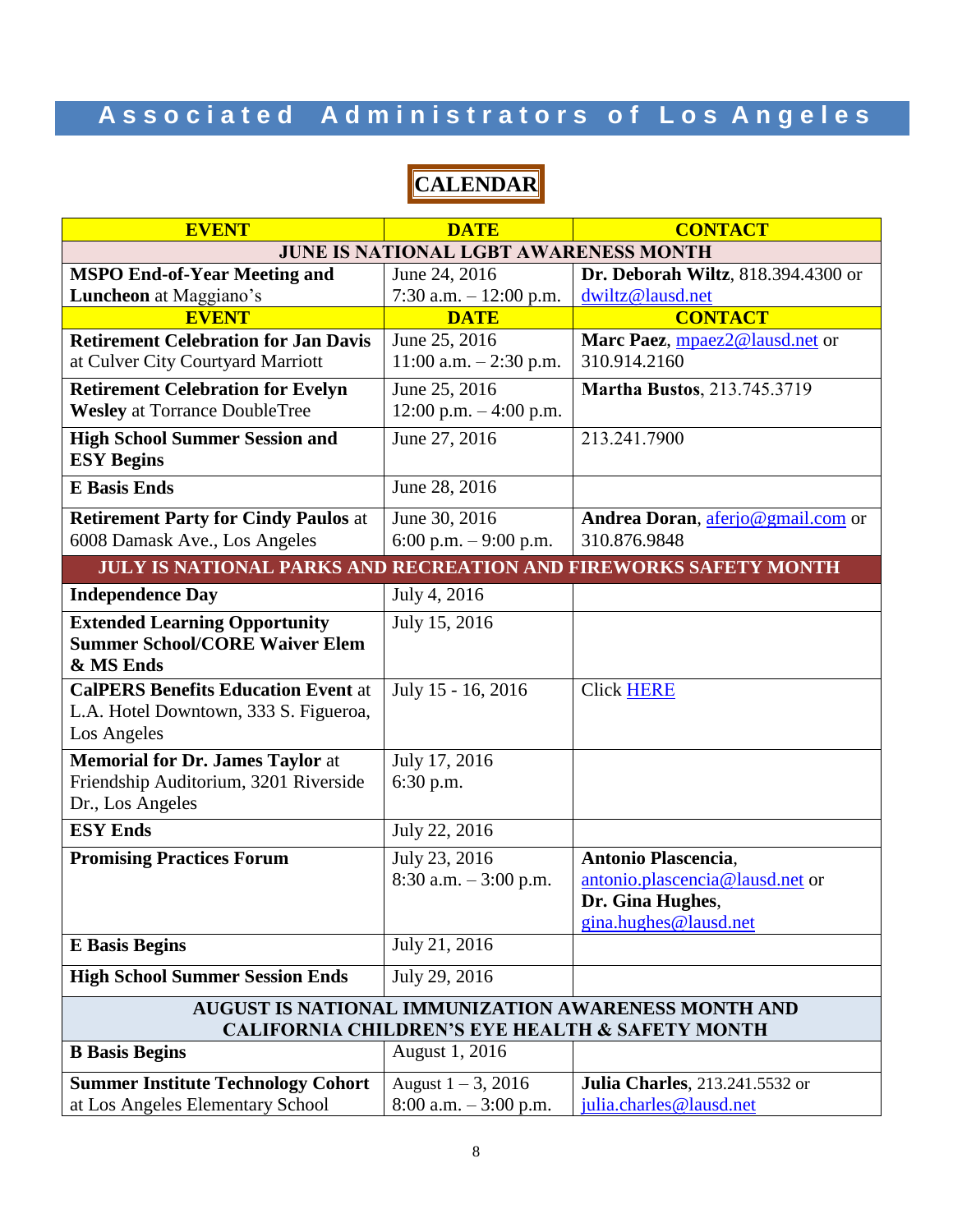# **POSITIONS AVAILABLE**

*Note to Applicants: Please be advised that you are responsible for making sure all the District requirements have been met. Do not contact AALA for information regarding positions; for detailed requirements for positions and employment updates use the contact phone number provided in the announcement or visit the District website at* [http://www.lausdjobs.org](http://www.lausdjobs.org/) *(classified) or* <http://achieve.lausd.net/Page/1125> *(certificated). Employees who change basis during the school year may not earn a full year of service credit and annualized employees who change their basis during the year may sustain an annualized settlement.*

### **CERTIFICATED, SCHOOL-BASED**

#### *PRINCIPAL, ELEMENTARY*

**Vanalden Avenue Elementary School, Local District Northwest, MST 41G, E Basis.** For more information and application procedures, please click on [School-Based](http://achieve.lausd.net/Page/3505) Vacancie[s](http://achieve.lausd.net/Page/3505) or contact **Eva N. Garcia**, Director, at 818.654.3600. Application deadline is 5:00 p.m., Wednesday, July 6, 2016.

**Lockhurst Drive Charter Elementary School, Local District Northwest, MST 40G, E Basis.** For more information and application procedures, please click on [School-Based](http://achieve.lausd.net/Page/3505) Vacancie[s](http://achieve.lausd.net/Page/3505) or contact **Yolanda Guerra**, Instructional Director, at 818.654.3600. Application deadline is 5:00 p.m., Tuesday, July 5, 2016.

#### **CERTIFICATED, NON-SCHOOL-BASED**

#### *COORDINATOR, INSTRUCTIONAL DATA*

**Local District West, MST 41G, Temporary Adviser, E Basis.** For more information and application procedures, please click on [Non-School-Based](http://achieve.lausd.net/Page/3501) Vacancies or contact **Celia Cruz**, at [celia.cruz@lausd.net.](mailto:celia.cruz@lausd.net) Application deadline is 5:00 p.m., Friday, July 8, 2016.

#### *COORDINATOR, OPERATIONS SUPPORT SERVICES*

**Local District Central, MST 43G, Temporary Adviser, E Basis, 2 positions.** For more information and application procedures, please click on [Non-School-Based](http://achieve.lausd.net/Page/3501) Vacancies or contact **Eugene L. Hernandez**, Administrator of Operations, at 213.241.0167. Application deadline is 5:00 p.m., Wednesday, July 6, 2016.

#### **CLASSIFIED**

#### *DIRECTOR OF LEASING AND ASSET MANAGEMENT*

**Facilities Services Division, \$133,900 - \$166,000, 12-month position.** For more information and application procedures, please click [HERE.](https://btserec.lausd.net/sap/bc/webdynpro/sap/zerwd_a_refcode_srch_int?sap-client=910) Application deadline is Wednesday, July 13, 2016.

| <b>CERTIFICATED POSITIONS</b> | <b>LOCATION</b>            | <b>CONTACT</b>                   | <b>DEADLINE</b> |
|-------------------------------|----------------------------|----------------------------------|-----------------|
| PRINCIPAL, CONTINUATION       | Metropolitan HS,           | <b>Christina Rico, Director,</b> | $5:00$ p.m.     |
| HIGH SCHOOL                   | <b>Local District East</b> | 323.224.3100                     | Friday          |
| MST 38G, E Basis              |                            |                                  | June 24, 2016   |

# **PREVIOUSLY ANNOUNCED POSITIONS**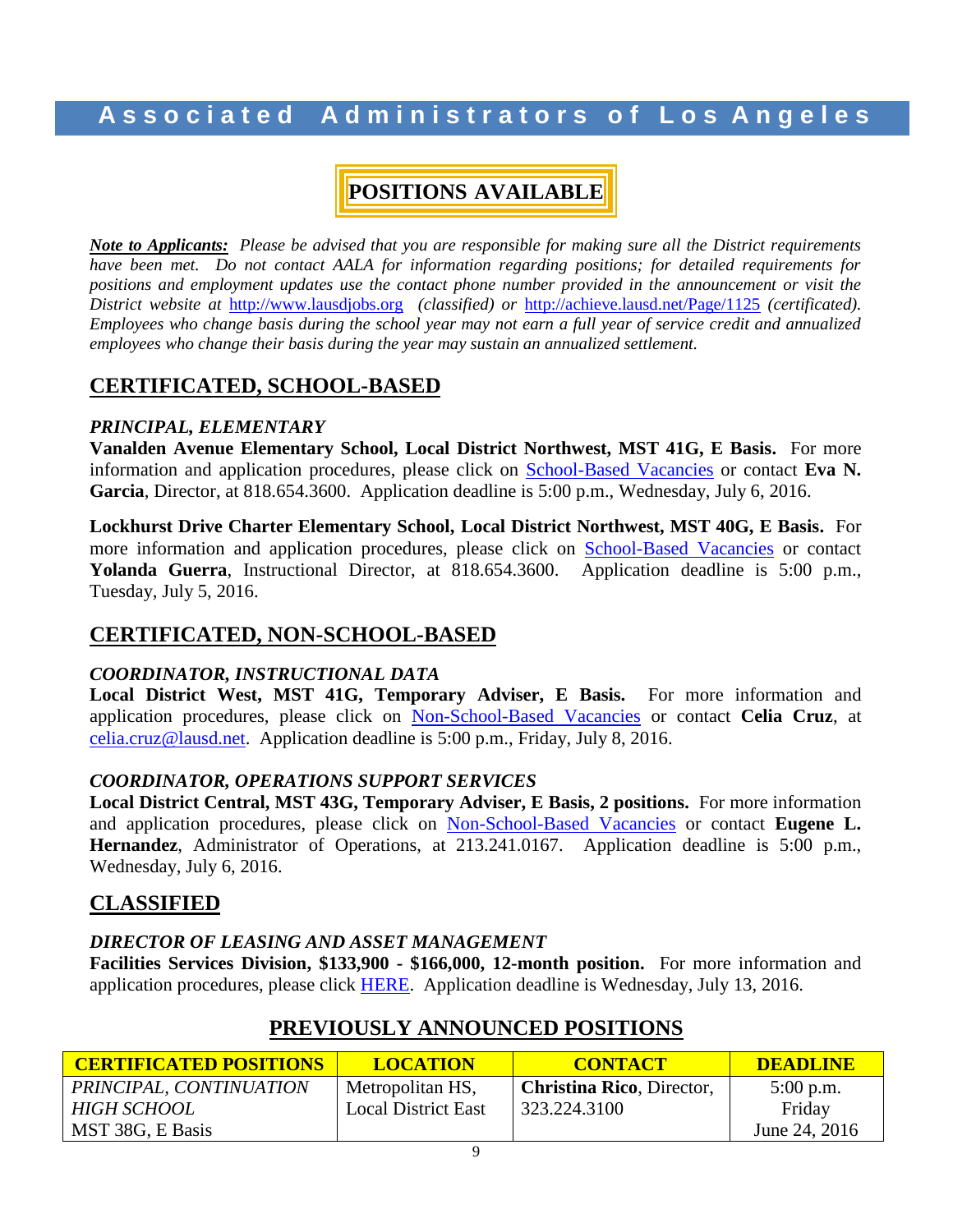| <b>CERTIFICATED POSITIONS</b>                 | <b>LOCATION</b>                                   | <b>CONTACT</b>                          | <b>DEADLINE</b>          |
|-----------------------------------------------|---------------------------------------------------|-----------------------------------------|--------------------------|
| PRINCIPAL, ELEMENTARY                         | Dr. James Edward                                  | Francisco Gonzalez,                     | 5:00 p.m.                |
| MST 40G, E Basis                              | <b>Jones Primary</b>                              | Director, 213.241.0126                  | Monday                   |
|                                               | Center, Local                                     |                                         | June 27, 2016            |
|                                               | <b>District Central</b>                           |                                         |                          |
| PRINCIPAL, SECONDARY                          | Maywood Academy                                   | Maricela Ramirez,                       | 5:00 p.m.                |
| MST 46G, E Basis                              | HS, Local District<br>East                        | Director, 323.224.3100                  | Tuesday<br>June 28, 2016 |
| PRINCIPAL, CONTINUATION                       | Simon Rodia HS,                                   | Maricela Ramirez,                       | 5:00 p.m.                |
| <b>HIGH SCHOOL</b>                            | <b>Local District East</b>                        | Director, 323.224.3100                  | Tuesday                  |
| MST 38G, E Basis                              |                                                   |                                         | June 28, 2016            |
| <b>INSTRUCTIONAL DIRECTOR,</b>                | <b>Local District West</b>                        | Lorena Rivas,                           | 5:00 p.m.                |
| <b>SECONDARY</b>                              |                                                   | lorena.x.rivas@lausd.net                | Thursday                 |
| MST 46G, E Basis                              |                                                   |                                         | June 30, 2016            |
| <b>INSTRUCTIONAL DIRECTOR,</b>                | <b>Local District West</b>                        | <b>Lorena Rivas,</b>                    | 5:00 p.m.                |
| <b>ELEMENTARY</b>                             |                                                   | lorena.x.rivas@lausd.net                | Thursday                 |
| MST 46G, E Basis                              |                                                   |                                         | June 30, 2016            |
| PRINCIPAL, ELEMENTARY                         | Barton ES, Local                                  | Gina Ellis, Director,                   | 5:00 p.m.                |
| MST 42G, E Basis                              | <b>District South</b>                             | 310.354.3400                            | Thursday                 |
|                                               | <b>Local District West</b>                        |                                         | June 30, 2016            |
| COORDINATOR, ELEMENTARY<br><b>MATHEMATICS</b> |                                                   | <b>Judy Utvich,</b><br>Administrator of | 5:00 p.m.<br>Thursday    |
| MST 41G, E Basis                              |                                                   | Instruction,                            | June 30, 2016            |
|                                               |                                                   | judy.utvich@lausd.net                   |                          |
| <b>ASSISTANT PRINCIPAL,</b>                   | Kennedy HS, Local                                 | Joseph Nacorda,                         | 5:00 p.m.                |
| <b>SECONDARY COUNSELING</b>                   | <b>District Northwest</b>                         | Director, 818.654.3600                  | Thursday                 |
| <b>SERVICES</b>                               |                                                   |                                         | June 30, 2016            |
| MST 41G, B Basis                              |                                                   |                                         |                          |
| PRINCIPAL, SECONDARY                          | Wilmington MS                                     | Terry Ball, Director, at                | 5:00 p.m.                |
| MST 45G, E Basis                              | <b>STEAM Magnet,</b>                              | 310.354.3400                            | Friday                   |
|                                               | <b>Local District South</b>                       |                                         | July 1, 2016             |
| PRINCIPAL, ELEMENTARY                         | <b>Calvert Charter for</b>                        | Yolanda Guerra,                         | 5:00 p.m.                |
| MST 40G, E Basis                              | <b>Enriched Studies,</b><br><b>Local District</b> | Director, 818.654.3600                  | Friday<br>July 1, 2016   |
|                                               | Northwest                                         |                                         |                          |
| PRINCIPAL, ELEMENTARY                         | <b>Rosemont Avenue</b>                            | Dr. Chiae Byun-                         | 5:00 p.m.                |
| MST 41G, E Basis                              | ES, Local District                                | Kitayama, Director,                     | Tuesday                  |
|                                               | Central                                           | 213.241.0136 or                         | July 5, 2016             |
|                                               |                                                   | cbyun1@lausd.net                        |                          |
| <b>CLASSIFIED POSITIONS</b>                   | <b>LOCATION</b>                                   | <b>CONTACT</b>                          | <b>DEADLINE</b>          |
| <b>SENIOR ERP DIRECTOR,</b>                   | Information                                       | <b>Click HERE</b>                       | Monday                   |
| <b>BUSINESS SYSTEMS</b>                       | Technology                                        |                                         | June 27, 2016            |
| \$141,400 - \$176,200, 12-month               | Division                                          |                                         |                          |
| position                                      |                                                   |                                         |                          |